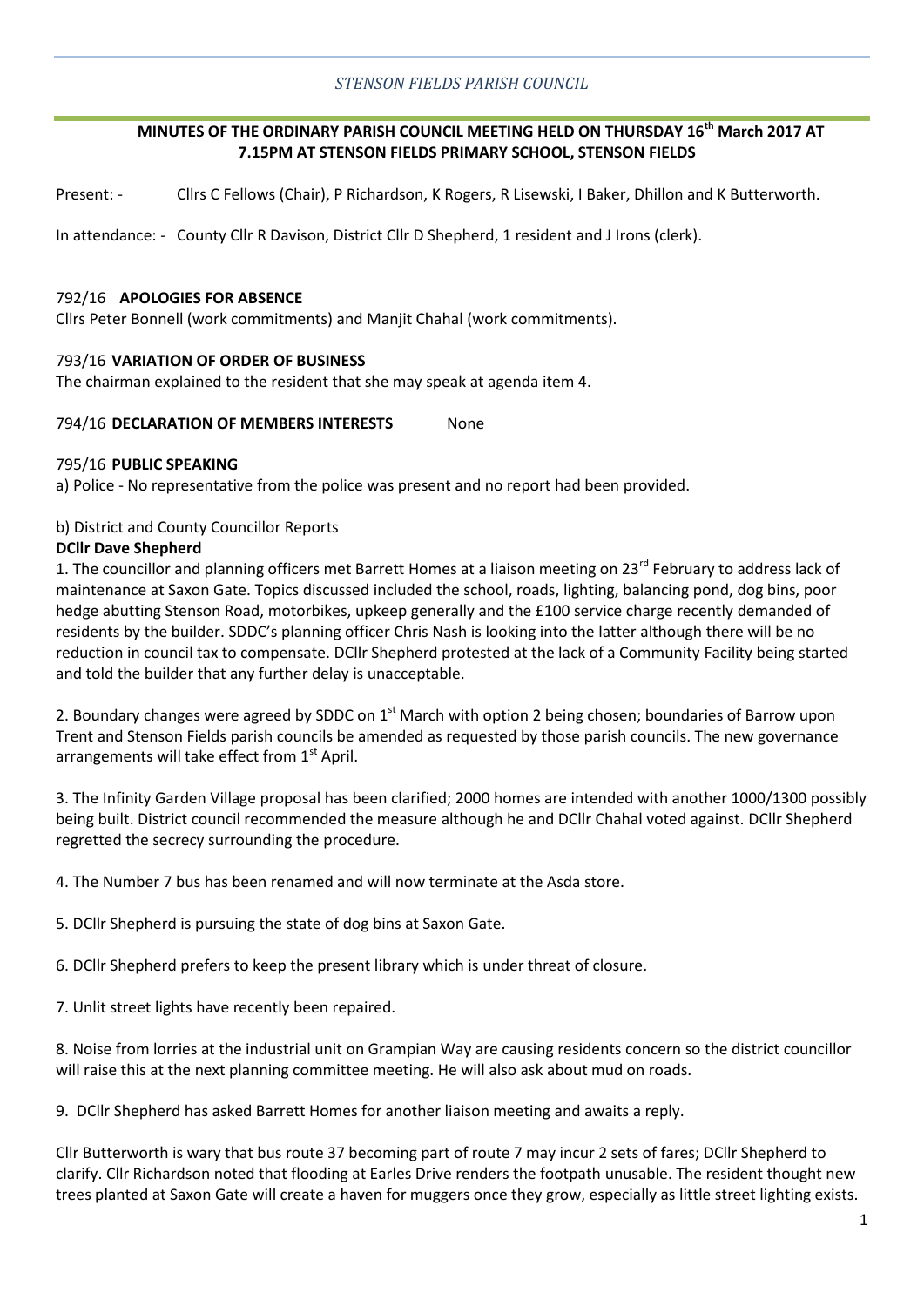DCllr Shepherd said he met the tree officer who assured that the correct, ornamental trees have been laid but will raise the issue again.

# **CCllr Rob Davison.**

1. CCllr Davison highlighted an error in the minutes which was immediately corrected by the clerk.

2. He and DCllr Shepherd have written to Highways voicing their concerns over the absence of a pedestrian crossing on Stenson Road.

3. CCllr Davison and Cllr Baker inspected the areas to be planted with trees and wish the clerk and Cllr Baker to takeup progress from now.

4. He voiced his regret over the secrecy surrounding the Infinity Garden Village scheme.

5. CCllr Davison attended the recent SDDC Environment Committee meeting.

6. Unfortunately County Council has little money available to repair potholes in Deepdale Lane.

7. CCllr Davison donated funds from his allotted community leadership fund to be used against parish's costs for new tree planting and a new memorial bench. The chairman gave his appreciation and thanked him on behalf of the council.

8. CCllr Davison was also concerned that 2 amounts of fares may be charged when the bus routes mentioned above are combined and will make enquiries.

Cllr Lisewski was concerned that Traffic Lights should have been installed in January/February of this year at the junction of Blagreaves Lane & Stenson Road/Goodsmoor Rad; it is a requirement of the 106 agreement for the new development. CCllr Davison replied saying that these are intended. Water leaks are evident at the railway bridge and Severn Trent does not believe it is mains water. Also, the road at Merevale Way shows standing water and the road is poor; CCllr Davison will enquire. Cllr Richardson added that a dropped kerb at Stenson Road/Wragley Way (east side) floods as do the drains at the Grampian Way traffic island (extending through the hedge for c5metres). He believed that the new times for the revised number 7 bus service will create blocked traffic at some bus stops. Cllr Rodgers asked how much of the budget is ring-fenced for adult social care; CCllr Davison said he will arrange access to this information.

The resident noted that one of the children's rides at the Fox Close play area was loose; clerk to report to the contactor.

Both the county and district councillor left at 8.05pm.

796/16 **TO APPROVE THE MINUTES OF THE MEETING OF THE PARISH COUNCIL HELD ON 16th February 2017** These were approved and accepted as a true record once a minor amendment had been made after which they were signed by the chairman.

797/16 **TO DETERMINE WHICH ITEMS IF ANY TO BE TAKEN WITH THE PUBLIC EXCLUDED -** None.

798/16 **CHAIRMAN'S ANNOUNCEMENTS AND REPORTS** None.

# 799/16 **CLERK'S REPORT & CORRESPONDENCE**

Clerk received an email from the website technician explaining web domain renewal fees.

# 800/16 **Matters for Decision or Discussion:**

a) Police Issues/Speed Limits/Road Safety. Discussed earlier although Cllr Rogers showed his chagrin at the road's rumble strips while Cllr Butterworth noted a pothole. Cllr Lisewski asked members to report road problems on the 'FixMyStreet' website.

Members recently rued speeding drivers at the Grampian Way traffic island believing 'Give Way' signs should be added to the existing markings on the road. Simon Tranter from DCC Highways confirmed this at the last meeting which he attended. SDDC however has since replied to the clerk to say that the road markings have been inspected and that they are considered to be in a good condition and no action is required. Members accept this but are concerned that cars park on these markings and believe moving the kerb of the island out may alleviate this, as Simon suggested. Clerk to contact him again.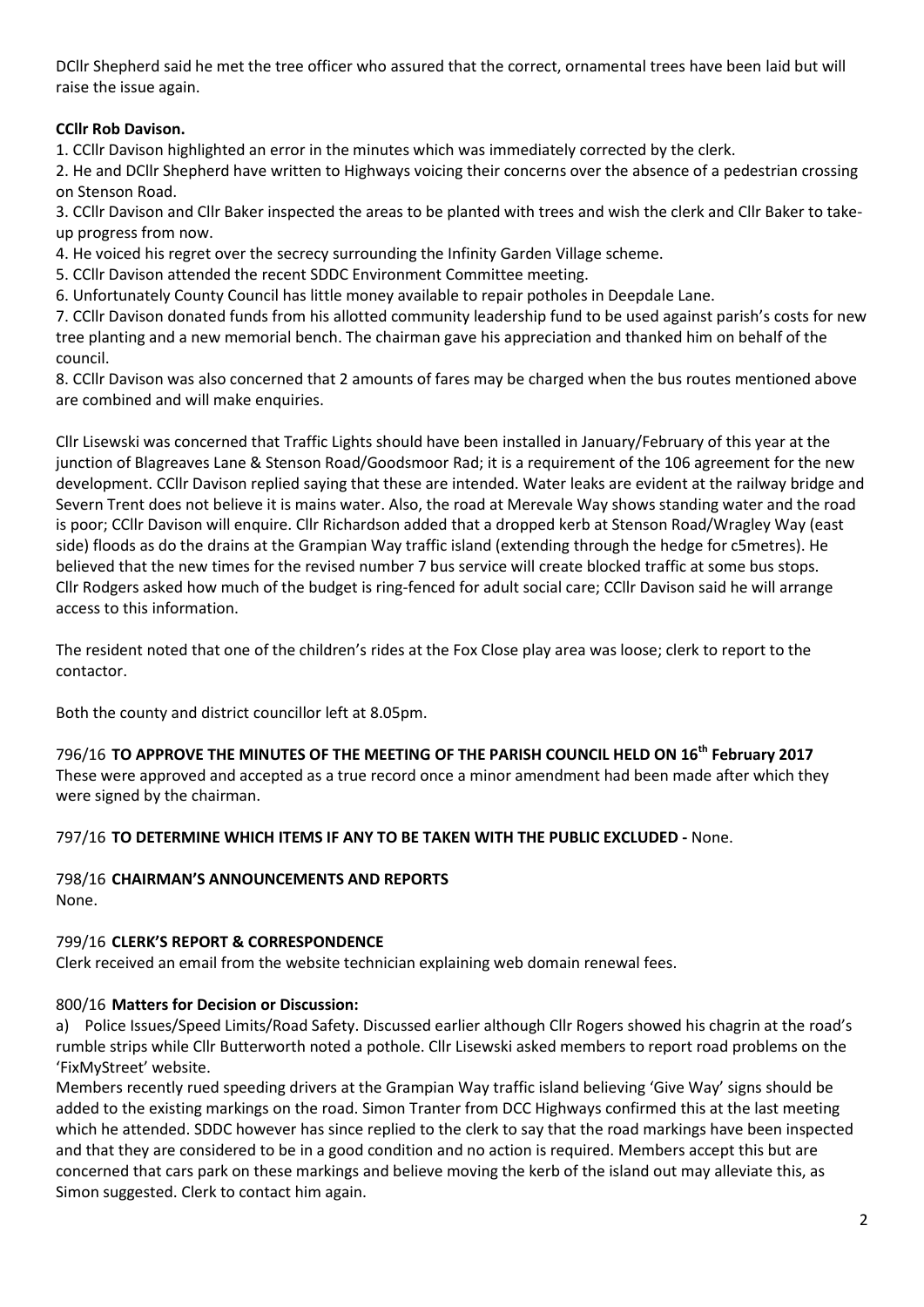b) Saxon Gate at Newton Village Development, Stenson Road. Discussed earlier

c) Lengthsman Scheme. The chairman handed the lengthsman's work sheets to the clerk. Their holiday pay entitlement is paid in this meeting (see minute 802/16 below).

d) To consider areas to benefit from planting of bulbs and trees. Discussed earlier.

e) To consider the replacement of a bench with a memorial bench for Mrs. P Harvey. **Resolved:** the chairman has agreed the style of bench and quote of around £650 with Zoe Sewter at SDDC and is now progressing it. He once again thanked CCllr Davison for a contribution from his allotted community leadership fund towards this expense.

f) Update on the installation of 2 new 90 litre waste bins. **Resolved:** clerk to ask SDDC for 2 replacement litter bins (90 litre) at Zetland Crescent and Arleston Lane; as these are replacing damaged bins the parish should be exempt from cost. Also, one new dog bin (90 litre) to be ordered for installation at Wragley Way.

g) Tax technician payroll contract**.** Clerk obtained 2 quotes for the same work resulting in the present technician being the cheapest. Members **agreed** to retain her services.

# 801/16 **PLANNING**

## Applications

9/2016/0860 - CHANGE OF USE OF OPEN SPACE TO RESIDENTIAL GARDEN LAND AND ERECTION OF TWO METRE CLOSE BOARD FENCING AT 166 Wragley Way. NB.Subject to appeal.

9/2017/0147 - THE ERECTION OF AN EXTENSION AT 170 WRAGLEY WAY STENSON FIELDS. **Resolved:** clerk to comment that this constitutes a big change and as such should be reconsidered, especially as parking congestion will probably once again be at issue.

9/2017/ 1187 - CREATION OF A COMPOUND, MATERIALS STORAGE AND ASSOCIATED PARKING/TURNING SPACE IN ASSOCIATION WITH THE CONSTRUCTION OF THE (ADJACENT) APPROVED SCHEME FOR 130 DWELLINGS (DERBY CITY REF: 03/16/00338) ON LAND AT SK3330 7748 WRAGLEY WAY STENSON FIELDS. In its last reply SDDC stated that no access is proposed and traffic should enter the site from Derby City. **Resolved:** clerk to request that access should be from the building site itself and not from Wragley Way.

Decisions. None further.

# Consultations.

Updates (if any) on 7 Glencroft Drive and 1 Glendon Road. SDDC confirmed on 20<sup>th</sup> Feb that the enforcement team will visit and answer our queries in due course.

Clerk enquired of the garage being built at 6 Glencroft Drive (for which no application appears to have been made) and received a reply on 24th Feb saying the enforcement department will look into this and will revert accordingly. Clerk asked Highways whether an advertising sign on Barrett's fence at Wragley Way exceeds the size for such signs. Highways deem that as this is not on a road and does not obstruct visabilty it will not act. Therefore, clerk to ask Chris Nash at SDDC and send him a photo.

## 802/16 **FINANCE**

## a) Accounts for payment

| <b>Cheque No</b> | <b>Pavee</b>                                     | Total £ |
|------------------|--------------------------------------------------|---------|
| 002061           | J Irons - Clerk's salary February to March       | 469.26  |
| 002061           | J Irons - clerk home allowance February to March | 18.00   |
| 002061           | J Irons expenses (petrol) to the meeting         | 18.20   |
| 002062           | K Fellows - Lengthsman pay February to March*    | 265.61  |
| 002063           | J Harvey - Lengthsman pay February to March*     | 86.22   |
| 002064           | HMRC -employee's tax & NI February to March      | 138.88  |
| 002065           | DCC - clerk's pension February to March          | 134.69  |